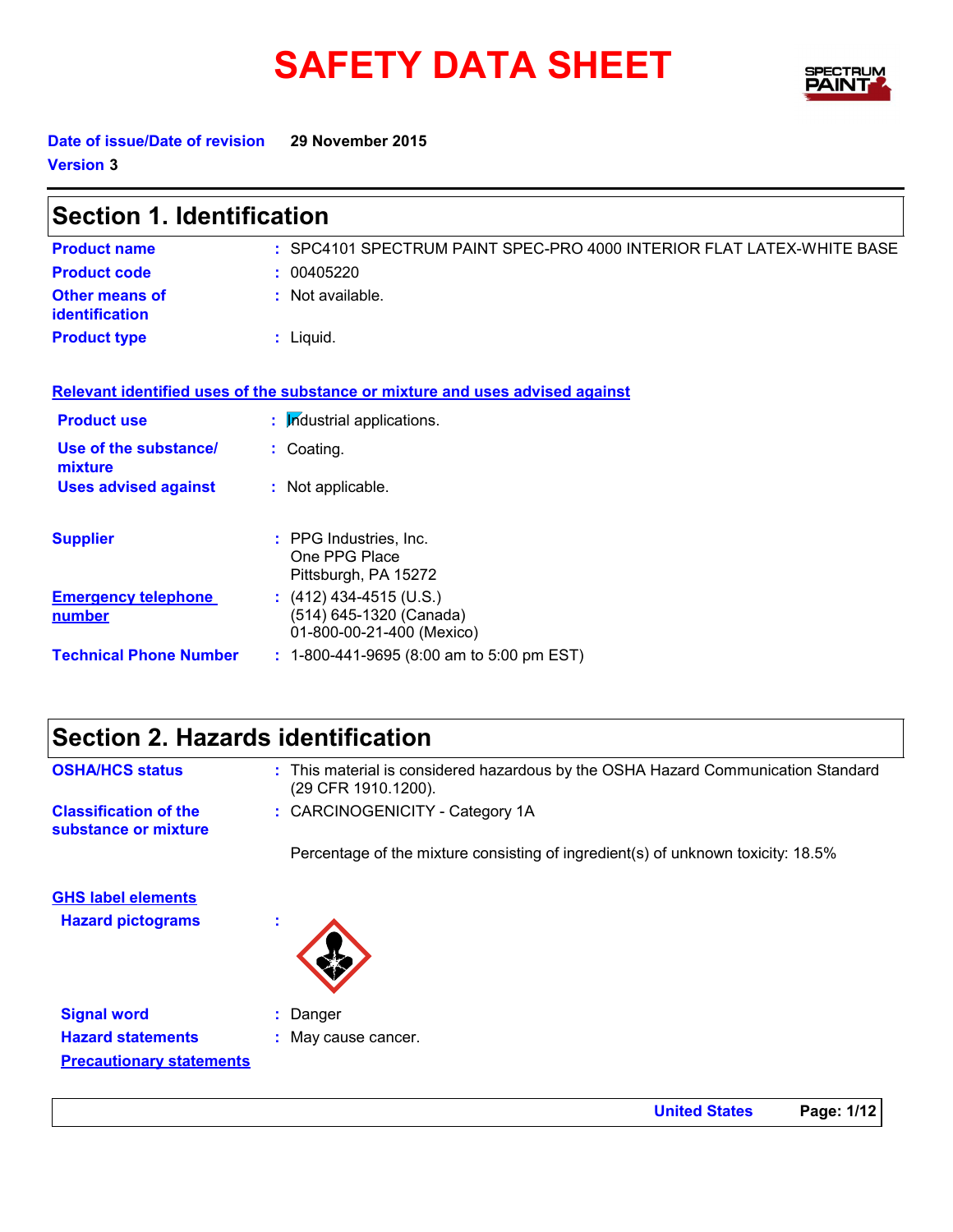### **Section 2. Hazards identification**

| <b>Prevention</b>                          | Obtain special instructions before use. Do not handle until all safety precautions have<br>been read and understood. Wear protective gloves. Wear eye or face protection.<br>Wear protective clothing.                                                                                                             |
|--------------------------------------------|--------------------------------------------------------------------------------------------------------------------------------------------------------------------------------------------------------------------------------------------------------------------------------------------------------------------|
| <b>Response</b>                            | : IF exposed or concerned: Get medical attention.                                                                                                                                                                                                                                                                  |
| <b>Storage</b>                             | : Store locked up.                                                                                                                                                                                                                                                                                                 |
| <b>Disposal</b>                            | : Dispose of contents and container in accordance with all local, regional, national and<br>international regulations.                                                                                                                                                                                             |
| <b>Supplemental label</b><br>elements      | : Sanding and grinding dusts may be harmful if inhaled. This product contains crystalline<br>silica which can cause lung cancer or silicosis. The risk of cancer depends on the<br>duration and level of exposure to dust from sanding surfaces or mist from spray<br>applications. Emits toxic fumes when heated. |
| <b>Hazards not otherwise</b><br>classified | : None known.                                                                                                                                                                                                                                                                                                      |

### **Section 3. Composition/information on ingredients**

| <b>Substance/mixture</b> | Mixture                                                               |
|--------------------------|-----------------------------------------------------------------------|
| <b>Product name</b>      | : SPC4101 SPECTRUM PAINT SPEC-PRO 4000 INTERIOR FLAT LATEX-WHITE BASE |

| Ingredient name                                     | $\frac{9}{6}$    | <b>CAS number</b> |
|-----------------------------------------------------|------------------|-------------------|
| <b>Iticanium</b> dioxide                            | $\geq$ 0.1 - <25 | 13463-67-7        |
| l Limestone                                         | $\geq$ 0.1 - <25 | 1317-65-3         |
| Kaolin                                              | $\geq$ 0.1 - <25 | 1332-58-7         |
| I Diatomaceous earth                                | $\geq$ 0.1 - <25 | 61790-53-2        |
| crystalline silica, respirable powder (<10 microns) | l≥0.1 - <1       | 14808-60-7        |

SUB codes represent substances without registered CAS Numbers.

Any concentration shown as a range is to protect confidentiality or is due to batch variation.

**There are no additional ingredients present which, within the current knowledge of the supplier and in the concentrations applicable, are classified as hazardous to health or the environment and hence require reporting in this section.**

**Occupational exposure limits, if available, are listed in Section 8.**

### **Section 4. First aid measures**

If ingestion, irritation, any type of overexposure or symptoms of overexposure occur during or persists after use of this product, contact a POISON CONTROL CENTER, EMERGENCY ROOM OR PHYSICIAN immediately; have Safety Data Sheet information available. Never give anything by mouth to an unconscious or convulsing person.

#### **Description of necessary first aid measures**

| <b>Eye contact</b>  | : Remove contact lenses, irrigate copiously with clean, fresh water, holding the eyelids<br>apart for at least 10 minutes and seek immediate medical advice.                                           |
|---------------------|--------------------------------------------------------------------------------------------------------------------------------------------------------------------------------------------------------|
| <b>Inhalation</b>   | : Remove to fresh air. Keep person warm and at rest. If not breathing, if breathing is<br>irregular or if respiratory arrest occurs, provide artificial respiration or oxygen by trained<br>personnel. |
| <b>Skin contact</b> | : Remove contaminated clothing and shoes. Wash skin thoroughly with soap and water<br>or use recognized skin cleanser. Do NOT use solvents or thinners.                                                |
| <b>Ingestion</b>    | : If swallowed, seek medical advice immediately and show this container or label. Keep<br>person warm and at rest. Do NOT induce vomiting.                                                             |
|                     | <b>United States</b><br>Page: 2/12                                                                                                                                                                     |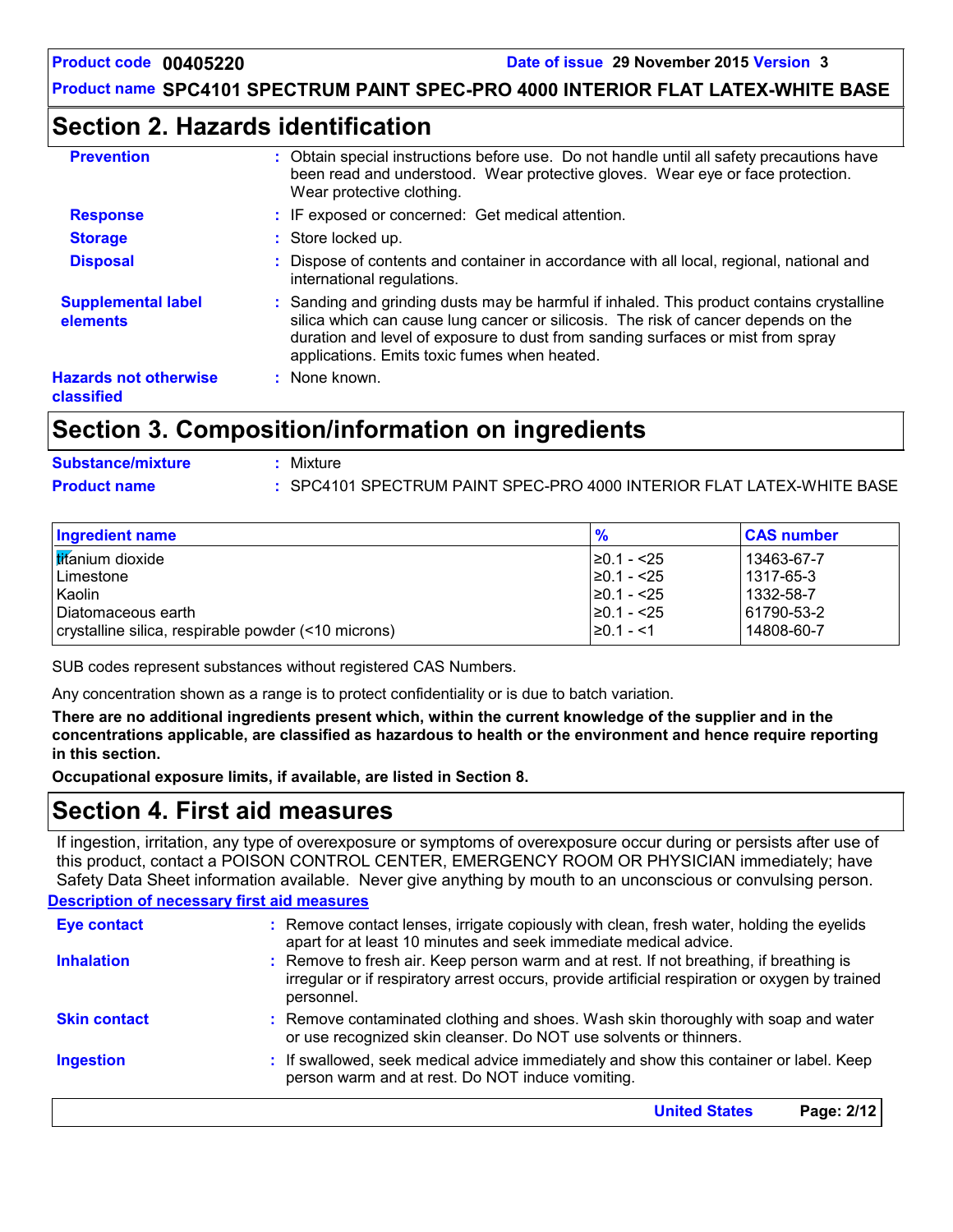### **Product name SPC4101 SPECTRUM PAINT SPEC-PRO 4000 INTERIOR FLAT LATEX-WHITE BASE**

### **Section 4. First aid measures**

#### **Most important symptoms/effects, acute and delayed**

| <b>Potential acute health effects</b> |                                                     |
|---------------------------------------|-----------------------------------------------------|
| Eye contact                           | : No known significant effects or critical hazards. |
| <b>Inhalation</b>                     | : No known significant effects or critical hazards. |
| <b>Skin contact</b>                   | : No known significant effects or critical hazards. |
| <b>Ingestion</b>                      | : No known significant effects or critical hazards. |
| <b>Over-exposure signs/symptoms</b>   |                                                     |
| Eye contact                           | : No specific data.                                 |
| <b>Inhalation</b>                     | : No specific data.                                 |
| <b>Skin contact</b>                   | : No specific data.                                 |
| <b>Ingestion</b>                      | : No specific data.                                 |

No specific data. **:**

#### **Indication of immediate medical attention and special treatment needed, if necessary**

| <b>Notes to physician</b>         | : Treat symptomatically. Contact poison treatment specialist immediately if large<br>quantities have been ingested or inhaled.                                                                                                                                                                                                                                                                                  |
|-----------------------------------|-----------------------------------------------------------------------------------------------------------------------------------------------------------------------------------------------------------------------------------------------------------------------------------------------------------------------------------------------------------------------------------------------------------------|
| <b>Specific treatments</b>        | : No specific treatment.                                                                                                                                                                                                                                                                                                                                                                                        |
| <b>Protection of first-aiders</b> | : No action shall be taken involving any personal risk or without suitable training. If it is<br>suspected that fumes are still present, the rescuer should wear an appropriate mask or<br>self-contained breathing apparatus. It may be dangerous to the person providing aid to<br>give mouth-to-mouth resuscitation. Wash contaminated clothing thoroughly with water<br>before removing it, or wear gloves. |

**See toxicological information (Section 11)**

# **Section 5. Fire-fighting measures**

| <b>Extinguishing media</b>                             |                                                                                                                                                                                                     |
|--------------------------------------------------------|-----------------------------------------------------------------------------------------------------------------------------------------------------------------------------------------------------|
| <b>Suitable extinguishing</b><br>media                 | : Use an extinguishing agent suitable for the surrounding fire.                                                                                                                                     |
| Unsuitable extinguishing<br>media                      | : None known.                                                                                                                                                                                       |
| <b>Specific hazards arising</b><br>from the chemical   | : In a fire or if heated, a pressure increase will occur and the container may burst.                                                                                                               |
| <b>Hazardous thermal</b><br>decomposition products     | Decomposition products may include the following materials:<br>carbon dioxide<br>carbon monoxide<br>metal oxide/oxides                                                                              |
| <b>Special protective actions</b><br>for fire-fighters | : Promptly isolate the scene by removing all persons from the vicinity of the incident if<br>there is a fire. No action shall be taken involving any personal risk or without suitable<br>training. |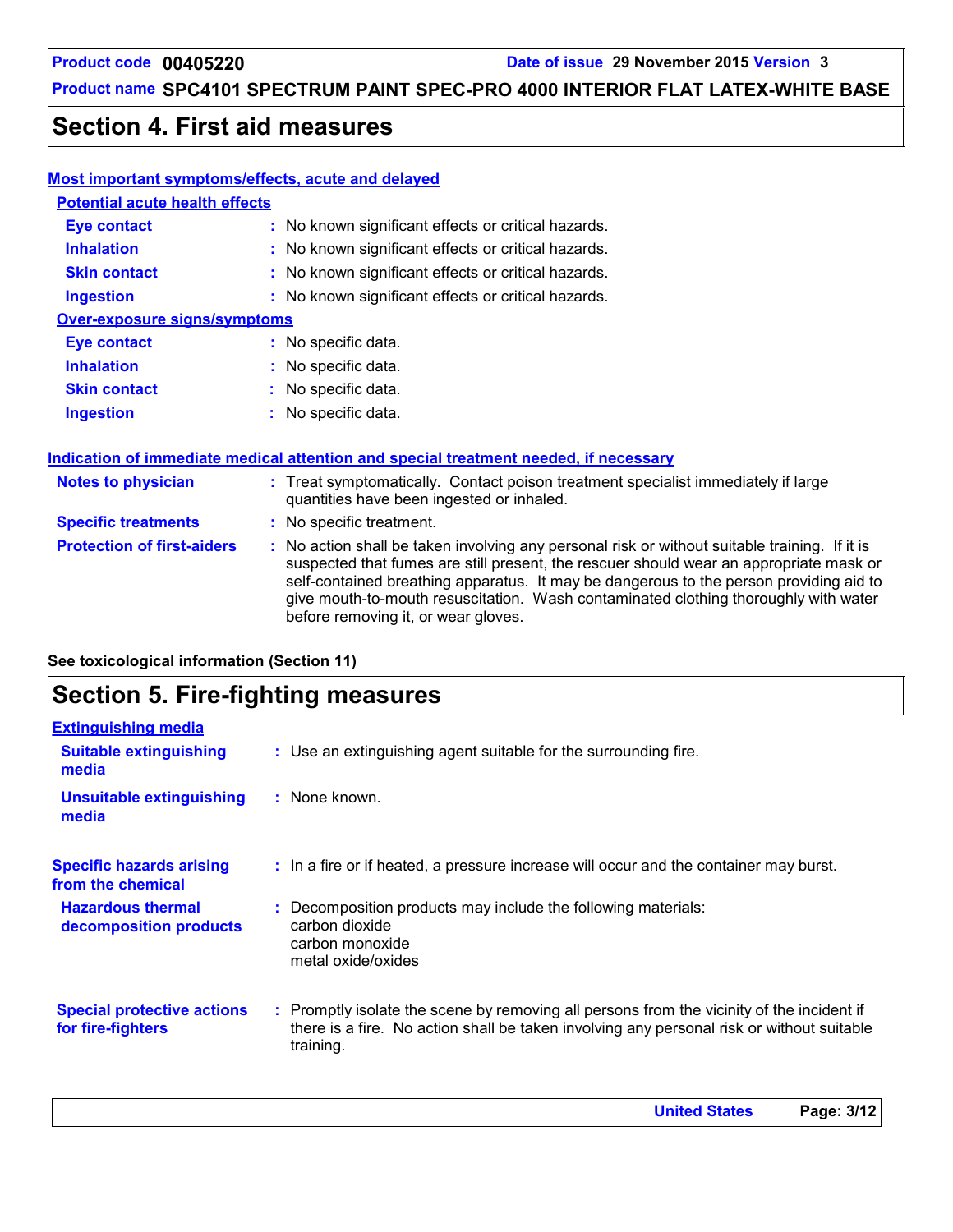**United States Page: 4/12**

#### **Product name SPC4101 SPECTRUM PAINT SPEC-PRO 4000 INTERIOR FLAT LATEX-WHITE BASE**

### **Section 5. Fire-fighting measures**

**Special protective equipment for fire-fighters** Fire-fighters should wear appropriate protective equipment and self-contained breathing **:** apparatus (SCBA) with a full face-piece operated in positive pressure mode.

### **Section 6. Accidental release measures**

|                                                              | <b>Personal precautions, protective equipment and emergency procedures</b>                                                                                                                                                                                                                                                                                                                                                                                                                                                                                                                                                                                                                                   |
|--------------------------------------------------------------|--------------------------------------------------------------------------------------------------------------------------------------------------------------------------------------------------------------------------------------------------------------------------------------------------------------------------------------------------------------------------------------------------------------------------------------------------------------------------------------------------------------------------------------------------------------------------------------------------------------------------------------------------------------------------------------------------------------|
| For non-emergency<br>personnel                               | : No action shall be taken involving any personal risk or without suitable training.<br>Evacuate surrounding areas. Keep unnecessary and unprotected personnel from<br>entering. Do not touch or walk through spilled material. Avoid breathing vapor or mist.<br>Provide adequate ventilation. Wear appropriate respirator when ventilation is<br>inadequate. Put on appropriate personal protective equipment.                                                                                                                                                                                                                                                                                             |
|                                                              | For emergency responders : If specialised clothing is required to deal with the spillage, take note of any information<br>in Section 8 on suitable and unsuitable materials. See also the information in "For non-<br>emergency personnel".                                                                                                                                                                                                                                                                                                                                                                                                                                                                  |
| <b>Environmental precautions</b>                             | : Avoid dispersal of spilled material and runoff and contact with soil, waterways, drains<br>and sewers. Inform the relevant authorities if the product has caused environmental<br>pollution (sewers, waterways, soil or air).                                                                                                                                                                                                                                                                                                                                                                                                                                                                              |
| <b>Methods and materials for containment and cleaning up</b> |                                                                                                                                                                                                                                                                                                                                                                                                                                                                                                                                                                                                                                                                                                              |
| <b>Small spill</b>                                           | : Stop leak if without risk. Move containers from spill area. Dilute with water and mop up<br>if water-soluble. Alternatively, or if water-insoluble, absorb with an inert dry material and<br>place in an appropriate waste disposal container. Dispose of via a licensed waste<br>disposal contractor.                                                                                                                                                                                                                                                                                                                                                                                                     |
| <b>Large spill</b>                                           | : Stop leak if without risk. Move containers from spill area. Approach release from<br>upwind. Prevent entry into sewers, water courses, basements or confined areas. Wash<br>spillages into an effluent treatment plant or proceed as follows. Contain and collect<br>spillage with non-combustible, absorbent material e.g. sand, earth, vermiculite or<br>diatomaceous earth and place in container for disposal according to local regulations<br>(see Section 13). Dispose of via a licensed waste disposal contractor. Contaminated<br>absorbent material may pose the same hazard as the spilled product. Note: see<br>Section 1 for emergency contact information and Section 13 for waste disposal. |

### **Section 7. Handling and storage**

#### **Precautions for safe handling**

| <b>Protective measures</b> | : Put on appropriate personal protective equipment (see Section 8). Avoid exposure -<br>obtain special instructions before use. Do not handle until all safety precautions have<br>been read and understood. Do not get in eyes or on skin or clothing. Do not ingest.<br>Avoid breathing vapor or mist. If during normal use the material presents a respiratory<br>hazard, use only with adequate ventilation or wear appropriate respirator. Keep in the<br>original container or an approved alternative made from a compatible material, kept<br>tightly closed when not in use. Empty containers retain product residue and can be<br>hazardous. Do not reuse container. |
|----------------------------|--------------------------------------------------------------------------------------------------------------------------------------------------------------------------------------------------------------------------------------------------------------------------------------------------------------------------------------------------------------------------------------------------------------------------------------------------------------------------------------------------------------------------------------------------------------------------------------------------------------------------------------------------------------------------------|
| <b>Special precautions</b> | : If this material is part of a multiple component system, read the Safety Data Sheet(s) for<br>the other component or components before blending as the resulting mixture may have<br>the hazards of all of its parts.                                                                                                                                                                                                                                                                                                                                                                                                                                                        |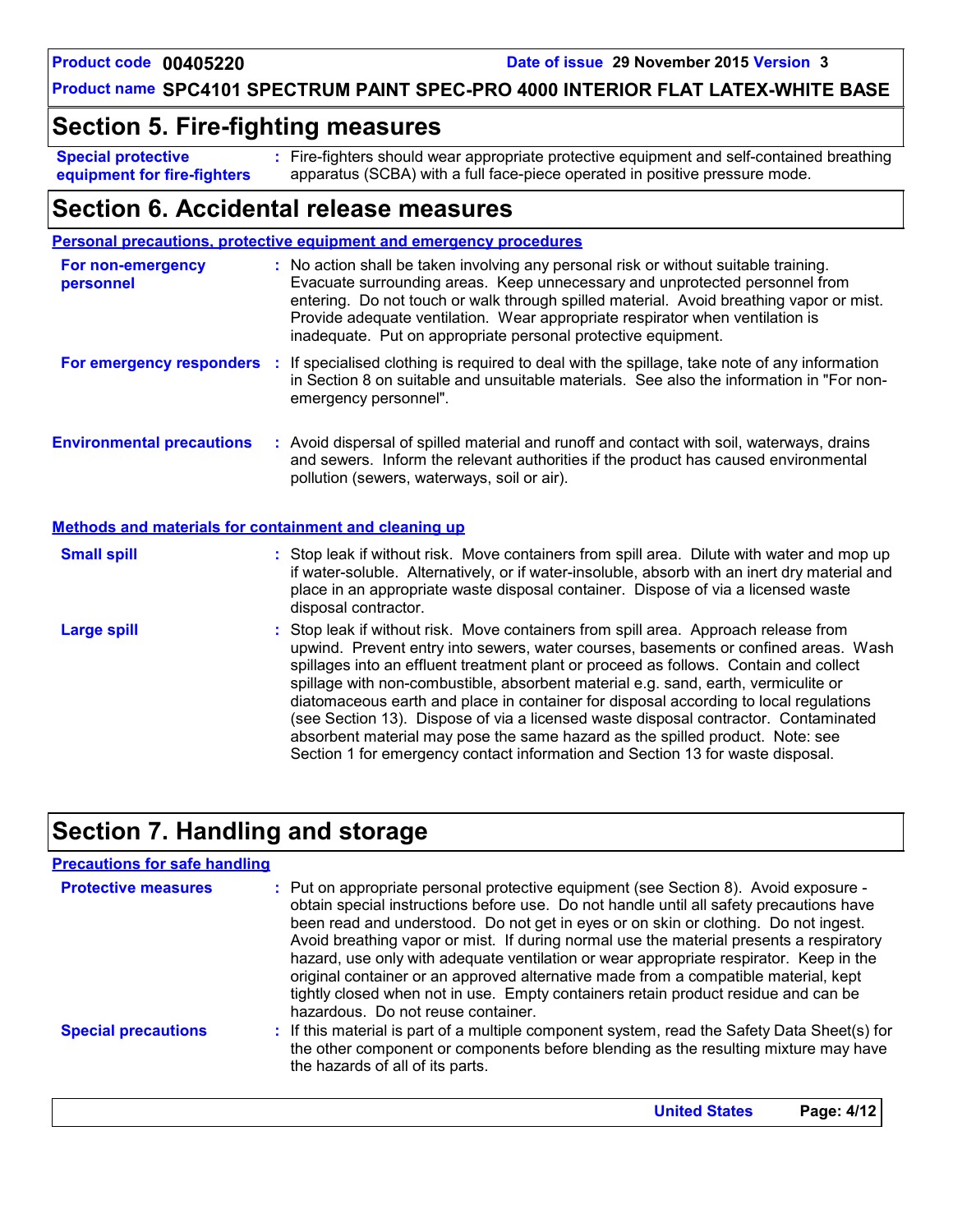**Product name SPC4101 SPECTRUM PAINT SPEC-PRO 4000 INTERIOR FLAT LATEX-WHITE BASE**

### **Section 7. Handling and storage**

| <b>Advice on general</b><br>occupational hygiene                                 | Eating, drinking and smoking should be prohibited in areas where this material is<br>handled, stored and processed. Workers should wash hands and face before eating,<br>drinking and smoking. Remove contaminated clothing and protective equipment before<br>entering eating areas. See also Section 8 for additional information on hygiene<br>measures.                                                                                                                                                                                                                                     |
|----------------------------------------------------------------------------------|-------------------------------------------------------------------------------------------------------------------------------------------------------------------------------------------------------------------------------------------------------------------------------------------------------------------------------------------------------------------------------------------------------------------------------------------------------------------------------------------------------------------------------------------------------------------------------------------------|
| <b>Conditions for safe storage,</b><br>including any<br><b>incompatibilities</b> | Do not store below the following temperature: $5^{\circ}$ C (41 <sup>o</sup> F). Store in accordance with<br>local regulations. Store in original container protected from direct sunlight in a dry, cool<br>and well-ventilated area, away from incompatible materials (see Section 10) and food<br>and drink. Keep container tightly closed and sealed until ready for use. Containers that<br>have been opened must be carefully resealed and kept upright to prevent leakage. Do<br>not store in unlabeled containers. Use appropriate containment to avoid environmental<br>contamination. |

# **Section 8. Exposure controls/personal protection**

#### **Control parameters**

#### **Occupational exposure limits**

| <b>Ingredient name</b>                                                                                      | <b>Exposure limits</b>                                                        |
|-------------------------------------------------------------------------------------------------------------|-------------------------------------------------------------------------------|
| titanium dioxide                                                                                            | OSHA PEL (United States, 2/2013).                                             |
|                                                                                                             | TWA: 15 mg/m <sup>3</sup> 8 hours. Form: Total dust                           |
|                                                                                                             | ACGIH TLV (United States, 4/2014).                                            |
|                                                                                                             | TWA: 10 mg/m <sup>3</sup> 8 hours.                                            |
| Limestone                                                                                                   | OSHA PEL (United States, 2/2013).                                             |
|                                                                                                             | TWA: 5 mg/m <sup>3</sup> 8 hours. Form: Respirable                            |
|                                                                                                             | fraction                                                                      |
|                                                                                                             | TWA: 15 mg/m <sup>3</sup> 8 hours. Form: Total dust                           |
| Kaolin                                                                                                      | ACGIH TLV (United States, 4/2014).                                            |
|                                                                                                             | TWA: 2 mg/m <sup>3</sup> 8 hours. Form: Respirable                            |
|                                                                                                             | fraction                                                                      |
|                                                                                                             | OSHA PEL (United States, 2/2013).                                             |
|                                                                                                             | TWA: 5 mg/m <sup>3</sup> 8 hours. Form: Respirable                            |
|                                                                                                             | fraction                                                                      |
|                                                                                                             | TWA: 15 mg/m <sup>3</sup> 8 hours. Form: Total dust                           |
| Diatomaceous earth                                                                                          | OSHA PEL Z3 (United States, 2/2013).                                          |
|                                                                                                             | TWA: 20 mppcf 8 hours.                                                        |
|                                                                                                             | TWA: 80 MG/M3 / (%SiO2) 8 hours.                                              |
| crystalline silica, respirable powder (<10 microns)                                                         | ACGIH TLV (United States, 4/2014).                                            |
|                                                                                                             | TWA: 0.025 mg/m <sup>3</sup> 8 hours. Form:                                   |
|                                                                                                             | Respirable                                                                    |
|                                                                                                             | OSHA PEL Z3 (United States, 2/2013).                                          |
|                                                                                                             | TWA: 10 MG/M3 / (%SiO2+2) 8 hours. Form:                                      |
|                                                                                                             | Respirable                                                                    |
|                                                                                                             | TWA: 250 MPPCF / (%SiO2+5) 8 hours.                                           |
|                                                                                                             | Form: Respirable                                                              |
|                                                                                                             | <b>OSHA PEL Z3 (United States).</b>                                           |
|                                                                                                             | TWA: 30 mg/m <sup>3</sup> Form: Total dust                                    |
| Key to abbreviations                                                                                        |                                                                               |
| = Acceptable Maximum Peak<br>A                                                                              | = Potential skin absorption<br>S.                                             |
| = American Conference of Governmental Industrial Hygienists.<br>ACGIH<br>$O = 11.4 \times 11.4 \times 14.5$ | = Respiratory sensitization<br><b>SR</b><br>$\sim$<br>Child Annual Contractor |

SS **=** Skin sensitization

C **=** Ceiling Limit

**United States Page: 5/12**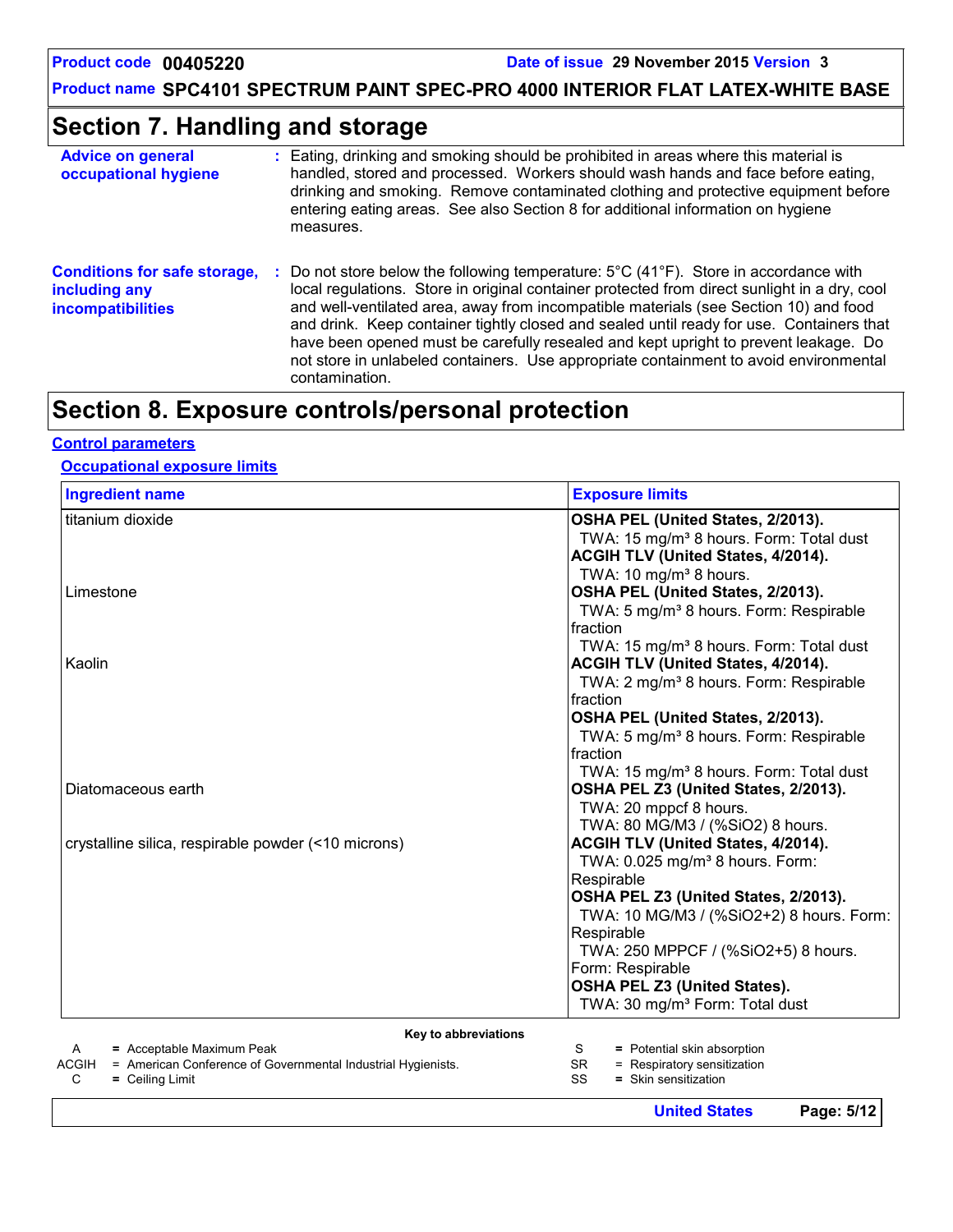### **Product name SPC4101 SPECTRUM PAINT SPEC-PRO 4000 INTERIOR FLAT LATEX-WHITE BASE**

# **Section 8. Exposure controls/personal protection**

| F.<br>$=$ Fume<br><b>IPEL</b><br>= Internal Permissible Exposure Limit<br><b>OSHA</b><br>= Occupational Safety and Health Administration.<br>R<br>= Respirable |                                                                   | <b>STEL</b><br>= Short term Exposure limit values<br>TD<br>$=$ Total dust<br><b>TLV</b><br>= Threshold Limit Value<br><b>TWA</b><br>= Time Weighted Average                                                                                                                                                                                                                                                                                                                                                                                         |
|----------------------------------------------------------------------------------------------------------------------------------------------------------------|-------------------------------------------------------------------|-----------------------------------------------------------------------------------------------------------------------------------------------------------------------------------------------------------------------------------------------------------------------------------------------------------------------------------------------------------------------------------------------------------------------------------------------------------------------------------------------------------------------------------------------------|
| Ζ                                                                                                                                                              | = OSHA 29CFR 1910.1200 Subpart Z - Toxic and Hazardous Substances |                                                                                                                                                                                                                                                                                                                                                                                                                                                                                                                                                     |
| Consult local authorities for acceptable exposure limits.                                                                                                      |                                                                   |                                                                                                                                                                                                                                                                                                                                                                                                                                                                                                                                                     |
| <b>Recommended monitoring</b><br>procedures                                                                                                                    | hazardous substances will also be required.                       | : If this product contains ingredients with exposure limits, personal, workplace<br>atmosphere or biological monitoring may be required to determine the effectiveness of<br>the ventilation or other control measures and/or the necessity to use respiratory<br>protective equipment. Reference should be made to appropriate monitoring standards.<br>Reference to national guidance documents for methods for the determination of                                                                                                              |
| <b>Appropriate engineering</b><br>controls                                                                                                                     |                                                                   | If user operations generate dust, fumes, gas, vapor or mist, use process enclosures,<br>local exhaust ventilation or other engineering controls to keep worker exposure to<br>airborne contaminants below any recommended or statutory limits.                                                                                                                                                                                                                                                                                                      |
| <b>Environmental exposure</b><br>controls                                                                                                                      | will be necessary to reduce emissions to acceptable levels.       | Emissions from ventilation or work process equipment should be checked to ensure<br>they comply with the requirements of environmental protection legislation. In some<br>cases, fume scrubbers, filters or engineering modifications to the process equipment                                                                                                                                                                                                                                                                                      |
| <b>Individual protection measures</b>                                                                                                                          |                                                                   |                                                                                                                                                                                                                                                                                                                                                                                                                                                                                                                                                     |
| <b>Hygiene measures</b>                                                                                                                                        | showers are close to the workstation location.                    | Wash hands, forearms and face thoroughly after handling chemical products, before<br>eating, smoking and using the lavatory and at the end of the working period.<br>Appropriate techniques should be used to remove potentially contaminated clothing.<br>Wash contaminated clothing before reusing. Ensure that eyewash stations and safety                                                                                                                                                                                                       |
| <b>Eye/face protection</b><br><b>Skin protection</b>                                                                                                           | Safety glasses with side shields.                                 |                                                                                                                                                                                                                                                                                                                                                                                                                                                                                                                                                     |
| <b>Hand protection</b>                                                                                                                                         | protection time of the gloves cannot be accurately estimated.     | Chemical-resistant, impervious gloves complying with an approved standard should be<br>worn at all times when handling chemical products if a risk assessment indicates this is<br>necessary. Considering the parameters specified by the glove manufacturer, check<br>during use that the gloves are still retaining their protective properties. It should be<br>noted that the time to breakthrough for any glove material may be different for different<br>glove manufacturers. In the case of mixtures, consisting of several substances, the |
| <b>Body protection</b>                                                                                                                                         | handling this product.                                            | : Personal protective equipment for the body should be selected based on the task being<br>performed and the risks involved and should be approved by a specialist before                                                                                                                                                                                                                                                                                                                                                                           |
| <b>Other skin protection</b>                                                                                                                                   | specialist before handling this product.                          | Appropriate footwear and any additional skin protection measures should be selected<br>based on the task being performed and the risks involved and should be approved by a                                                                                                                                                                                                                                                                                                                                                                         |
| <b>Respiratory protection</b>                                                                                                                                  |                                                                   | Respirator selection must be based on known or anticipated exposure levels, the<br>hazards of the product and the safe working limits of the selected respirator. If workers<br>are exposed to concentrations above the exposure limit, they must use appropriate,<br>certified respirators. Use a properly fitted, air-purifying or air-fed respirator complying<br>with an approved standard if a risk assessment indicates this is necessary.                                                                                                    |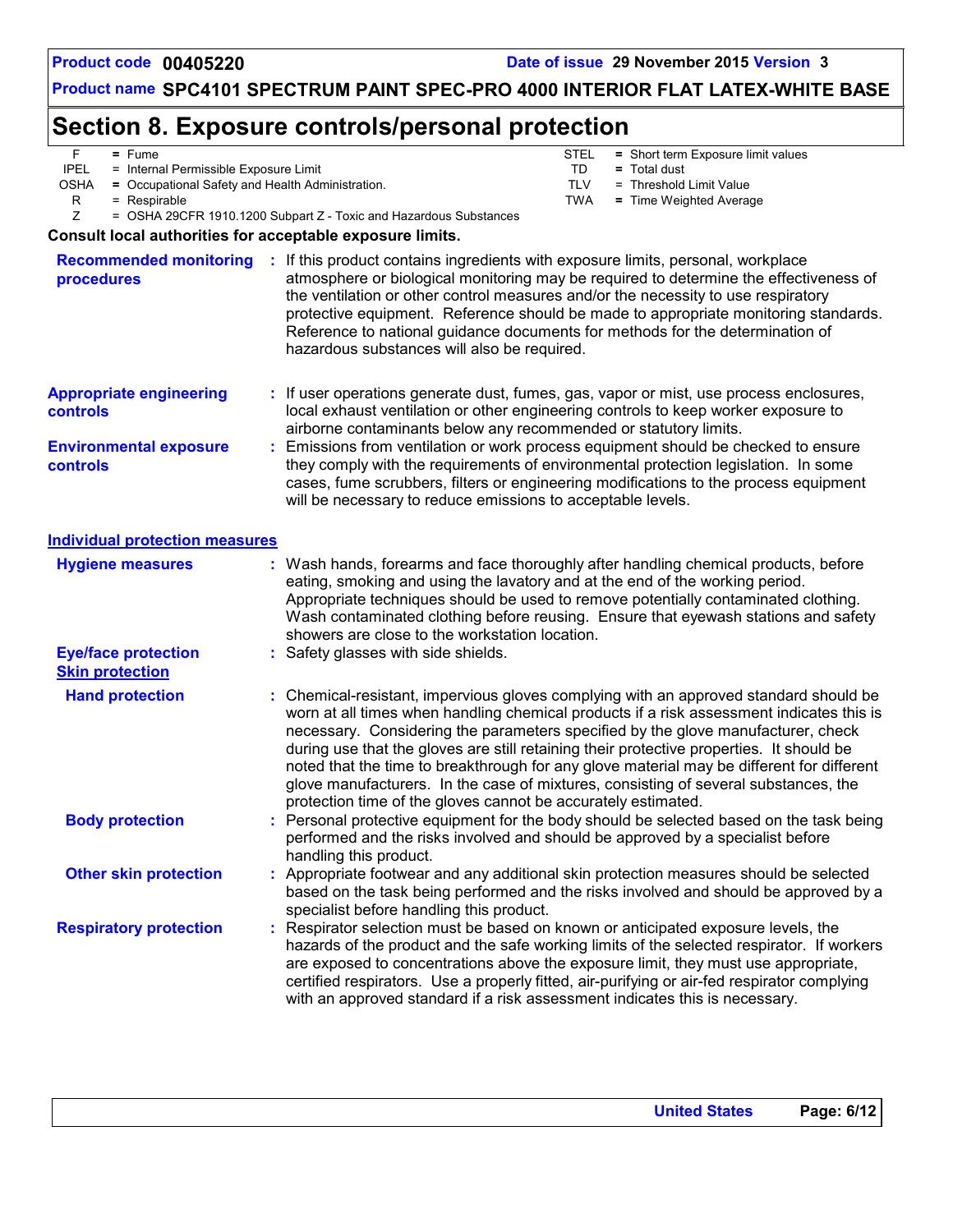# **Section 9. Physical and chemical properties**

#### **Appearance**

| <b>Physical state</b>                             | $:$ Liquid.                                                           |  |
|---------------------------------------------------|-----------------------------------------------------------------------|--|
| <b>Color</b>                                      | : Not available.                                                      |  |
| Odor                                              | : Characteristic.                                                     |  |
| <b>Odor threshold</b>                             | : Not available.                                                      |  |
| pH                                                | $:$ Not available.                                                    |  |
| <b>Melting point</b>                              | : Not available.                                                      |  |
| <b>Boiling point</b>                              | : $>37.78^{\circ}$ C ( $>100^{\circ}$ F)                              |  |
| <b>Flash point</b>                                | : Closed cup: 113.33°C (236°F) [Product does not sustain combustion.] |  |
| <b>Auto-ignition temperature</b>                  | : Not available.                                                      |  |
| <b>Decomposition temperature</b>                  | : Not available.                                                      |  |
| <b>Flammability (solid, gas)</b>                  | : Not available.                                                      |  |
| Lower and upper explosive<br>(flammable) limits   | : Upper: 0%                                                           |  |
| <b>Evaporation rate</b>                           | : Not available.                                                      |  |
| <b>Vapor pressure</b>                             | : Not available.                                                      |  |
| <b>Vapor density</b>                              | : Not available.                                                      |  |
| <b>Relative density</b>                           | : 1.38                                                                |  |
| Density (Ibs / gal)                               | : 11.52                                                               |  |
| <b>Solubility</b>                                 | : Soluble in the following materials: cold water.                     |  |
| <b>Partition coefficient: n-</b><br>octanol/water | $:$ Not available.                                                    |  |
| <b>Viscosity</b>                                  | : Kinematic (40°C (104°F)): >0.21 cm <sup>2</sup> /s (>21 cSt)        |  |
| <b>Volatility</b>                                 | : 68% ( $v/v$ ), 48.803% ( $w/w$ )                                    |  |
| % Solid. (w/w)                                    | : 51.197                                                              |  |

# **Section 10. Stability and reactivity**

| <b>Reactivity</b>                            | : No specific test data related to reactivity available for this product or its ingredients.                                                  |
|----------------------------------------------|-----------------------------------------------------------------------------------------------------------------------------------------------|
| <b>Chemical stability</b>                    | : The product is stable.                                                                                                                      |
| <b>Possibility of hazardous</b><br>reactions | : Under normal conditions of storage and use, hazardous reactions will not occur.                                                             |
| <b>Conditions to avoid</b>                   | : When exposed to high temperatures may produce hazardous decomposition products.<br>Refer to protective measures listed in sections 7 and 8. |
| <b>Incompatible materials</b>                | : Keep away from the following materials to prevent strong exothermic reactions:<br>oxidizing agents, strong alkalis, strong acids.           |
| <b>Hazardous decomposition</b><br>products   | : Decomposition products may include the following materials: carbon monoxide, carbon<br>dioxide, smoke, oxides of nitrogen.                  |
|                                              | <b>United States</b><br>Page: 7/12                                                                                                            |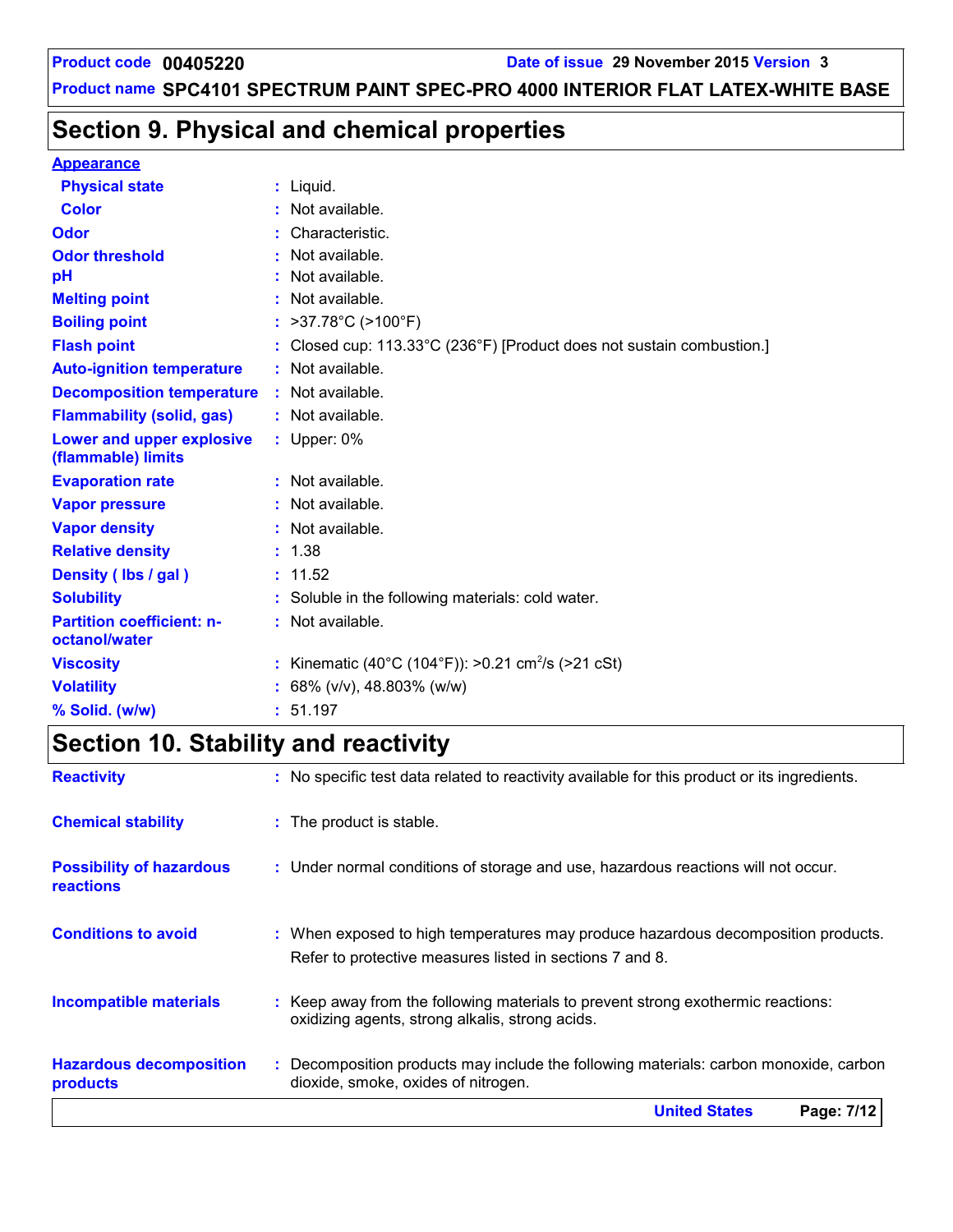# **Section 11. Toxicological information**

#### **Information on toxicological effects**

#### **Acute toxicity**

| <b>Product/ingredient name</b>                                  | <b>Result</b>                                        |                                                      |            | <b>Species</b>                                                                       | <b>Dose</b>             | <b>Exposure</b> |  |  |
|-----------------------------------------------------------------|------------------------------------------------------|------------------------------------------------------|------------|--------------------------------------------------------------------------------------|-------------------------|-----------------|--|--|
| titanium dioxide<br>Kaolin                                      | LD50 Oral<br>LD50 Oral                               |                                                      |            | Rat<br>Rat                                                                           | >10 g/kg<br>>5000 mg/kg |                 |  |  |
| <b>Conclusion/Summary</b>                                       |                                                      | : There are no data available on the mixture itself. |            |                                                                                      |                         |                 |  |  |
| <b>Irritation/Corrosion</b>                                     |                                                      |                                                      |            |                                                                                      |                         |                 |  |  |
| <b>Conclusion/Summary</b>                                       |                                                      |                                                      |            |                                                                                      |                         |                 |  |  |
| <b>Skin</b>                                                     | : There are no data available on the mixture itself. |                                                      |            |                                                                                      |                         |                 |  |  |
| <b>Eyes</b>                                                     |                                                      |                                                      |            | There are no data available on the mixture itself.                                   |                         |                 |  |  |
| <b>Respiratory</b>                                              |                                                      |                                                      |            | There are no data available on the mixture itself.                                   |                         |                 |  |  |
| <b>Sensitization</b>                                            |                                                      |                                                      |            |                                                                                      |                         |                 |  |  |
| <b>Conclusion/Summary</b>                                       |                                                      |                                                      |            |                                                                                      |                         |                 |  |  |
| <b>Skin</b>                                                     |                                                      |                                                      |            | : There are no data available on the mixture itself.                                 |                         |                 |  |  |
| <b>Respiratory</b>                                              |                                                      |                                                      |            | : There are no data available on the mixture itself.                                 |                         |                 |  |  |
| <b>Mutagenicity</b>                                             |                                                      |                                                      |            |                                                                                      |                         |                 |  |  |
| <b>Conclusion/Summary</b>                                       |                                                      |                                                      |            | : There are no data available on the mixture itself.                                 |                         |                 |  |  |
| <b>Carcinogenicity</b>                                          |                                                      |                                                      |            |                                                                                      |                         |                 |  |  |
| <b>Conclusion/Summary</b>                                       |                                                      |                                                      |            | : There are no data available on the mixture itself.                                 |                         |                 |  |  |
| <b>Classification</b>                                           |                                                      |                                                      |            |                                                                                      |                         |                 |  |  |
| <b>Product/ingredient name</b>                                  | <b>OSHA</b>                                          | <b>IARC</b>                                          | <b>NTP</b> |                                                                                      |                         |                 |  |  |
| titanium dioxide                                                |                                                      | 2B                                                   |            |                                                                                      |                         |                 |  |  |
| Diatomaceous earth                                              |                                                      | 3                                                    |            |                                                                                      |                         |                 |  |  |
| crystalline silica, respirable<br>powder (<10 microns)          | $\overline{\phantom{a}}$                             | 1                                                    |            | Known to be a human carcinogen.                                                      |                         |                 |  |  |
| <b>Carcinogen Classification code:</b>                          |                                                      |                                                      |            |                                                                                      |                         |                 |  |  |
| IARC: 1, 2A, 2B, 3, 4<br>OSHA: +<br>Not listed/not regulated: - |                                                      |                                                      |            | NTP: Known to be a human carcinogen; Reasonably anticipated to be a human carcinogen |                         |                 |  |  |
| <b>Reproductive toxicity</b>                                    |                                                      |                                                      |            |                                                                                      |                         |                 |  |  |
| <b>Conclusion/Summary</b>                                       |                                                      |                                                      |            | : There are no data available on the mixture itself.                                 |                         |                 |  |  |
| <b>Teratogenicity</b>                                           |                                                      |                                                      |            |                                                                                      |                         |                 |  |  |
| <b>Conclusion/Summary</b>                                       |                                                      |                                                      |            | : There are no data available on the mixture itself.                                 |                         |                 |  |  |
| <b>Specific target organ toxicity (single exposure)</b>         |                                                      |                                                      |            |                                                                                      |                         |                 |  |  |
| Not available.                                                  |                                                      |                                                      |            |                                                                                      |                         |                 |  |  |
| <b>Specific target organ toxicity (repeated exposure)</b>       |                                                      |                                                      |            |                                                                                      |                         |                 |  |  |
| <b>Name</b>                                                     |                                                      |                                                      |            |                                                                                      |                         | <b>Category</b> |  |  |
| crystalline silica, respirable powder (<10 microns)             |                                                      |                                                      |            |                                                                                      |                         | Category 1      |  |  |

| <b>United States</b> | Page: 8/12 |
|----------------------|------------|
|                      |            |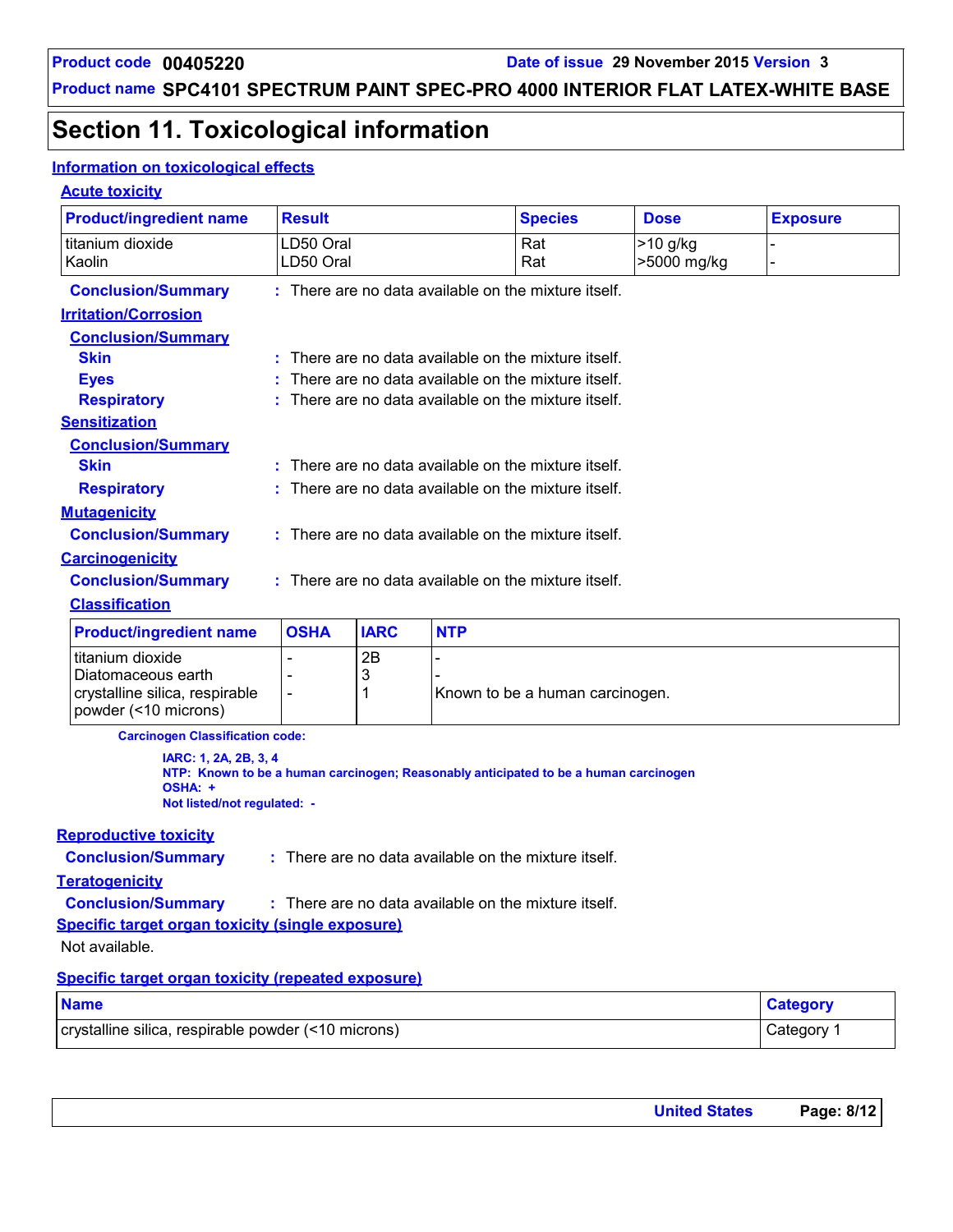### **Section 11. Toxicological information**

|  | Farget organ |  |  |  |
|--|--------------|--|--|--|
|  |              |  |  |  |

**Target or Contains material which causes damage to the following organs: eyes.** Contains material which may cause damage to the following organs: lungs, upper respiratory tract, skin, stomach.

#### **Aspiration hazard**

Not available.

#### **Information on the likely routes of exposure**

| <b>Potential acute health effects</b>   |                                                                                                                                                                                                                                                                                                                                                                                                                                                                                                                                                                                                                                                      |
|-----------------------------------------|------------------------------------------------------------------------------------------------------------------------------------------------------------------------------------------------------------------------------------------------------------------------------------------------------------------------------------------------------------------------------------------------------------------------------------------------------------------------------------------------------------------------------------------------------------------------------------------------------------------------------------------------------|
| <b>Eye contact</b>                      | : No known significant effects or critical hazards.                                                                                                                                                                                                                                                                                                                                                                                                                                                                                                                                                                                                  |
| <b>Inhalation</b>                       | : No known significant effects or critical hazards.                                                                                                                                                                                                                                                                                                                                                                                                                                                                                                                                                                                                  |
| <b>Skin contact</b>                     | : No known significant effects or critical hazards.                                                                                                                                                                                                                                                                                                                                                                                                                                                                                                                                                                                                  |
| <b>Ingestion</b>                        | : No known significant effects or critical hazards.                                                                                                                                                                                                                                                                                                                                                                                                                                                                                                                                                                                                  |
| <b>Over-exposure signs/symptoms</b>     |                                                                                                                                                                                                                                                                                                                                                                                                                                                                                                                                                                                                                                                      |
| <b>Eye contact</b>                      | : No specific data.                                                                                                                                                                                                                                                                                                                                                                                                                                                                                                                                                                                                                                  |
| <b>Inhalation</b>                       | : No specific data.                                                                                                                                                                                                                                                                                                                                                                                                                                                                                                                                                                                                                                  |
| <b>Skin contact</b>                     | : No specific data.                                                                                                                                                                                                                                                                                                                                                                                                                                                                                                                                                                                                                                  |
| <b>Ingestion</b>                        | : No specific data.                                                                                                                                                                                                                                                                                                                                                                                                                                                                                                                                                                                                                                  |
|                                         | Delayed and immediate effects and also chronic effects from short and long term exposure                                                                                                                                                                                                                                                                                                                                                                                                                                                                                                                                                             |
| <b>Conclusion/Summary</b>               | : There are no data available on the mixture itself. This product contains crystalline silica<br>which can cause lung cancer or silicosis. The risk of cancer depends on the duration<br>and level of exposure to dust from sanding surfaces or mist from spray applications. If<br>splashed in the eyes, the liquid may cause irritation and reversible damage. Ingestion<br>may cause nausea, diarrhea and vomiting. This takes into account, where known,<br>delayed and immediate effects and also chronic effects of components from short-term<br>and long-term exposure by oral, inhalation and dermal routes of exposure and eye<br>contact. |
| <b>Short term exposure</b>              |                                                                                                                                                                                                                                                                                                                                                                                                                                                                                                                                                                                                                                                      |
| <b>Potential immediate</b><br>effects   | $:$ There are no data available on the mixture itself.                                                                                                                                                                                                                                                                                                                                                                                                                                                                                                                                                                                               |
| <b>Potential delayed effects</b>        | $:$ There are no data available on the mixture itself.                                                                                                                                                                                                                                                                                                                                                                                                                                                                                                                                                                                               |
| <b>Long term exposure</b>               |                                                                                                                                                                                                                                                                                                                                                                                                                                                                                                                                                                                                                                                      |
| <b>Potential immediate</b>              | : There are no data available on the mixture itself.                                                                                                                                                                                                                                                                                                                                                                                                                                                                                                                                                                                                 |
| effects                                 |                                                                                                                                                                                                                                                                                                                                                                                                                                                                                                                                                                                                                                                      |
| <b>Potential delayed effects</b>        | : There are no data available on the mixture itself.                                                                                                                                                                                                                                                                                                                                                                                                                                                                                                                                                                                                 |
| <b>Potential chronic health effects</b> |                                                                                                                                                                                                                                                                                                                                                                                                                                                                                                                                                                                                                                                      |
| <b>General</b>                          | : No known significant effects or critical hazards.                                                                                                                                                                                                                                                                                                                                                                                                                                                                                                                                                                                                  |
| <b>Carcinogenicity</b>                  | : May cause cancer. Risk of cancer depends on duration and level of exposure.                                                                                                                                                                                                                                                                                                                                                                                                                                                                                                                                                                        |
| <b>Mutagenicity</b>                     | : No known significant effects or critical hazards.                                                                                                                                                                                                                                                                                                                                                                                                                                                                                                                                                                                                  |
| <b>Teratogenicity</b>                   | : No known significant effects or critical hazards.                                                                                                                                                                                                                                                                                                                                                                                                                                                                                                                                                                                                  |
| <b>Developmental effects</b>            | : No known significant effects or critical hazards.                                                                                                                                                                                                                                                                                                                                                                                                                                                                                                                                                                                                  |
| <b>Fertility effects</b>                | : No known significant effects or critical hazards.                                                                                                                                                                                                                                                                                                                                                                                                                                                                                                                                                                                                  |
| <b>Numerical measures of toxicity</b>   |                                                                                                                                                                                                                                                                                                                                                                                                                                                                                                                                                                                                                                                      |
| <b>Acute toxicity estimates</b>         |                                                                                                                                                                                                                                                                                                                                                                                                                                                                                                                                                                                                                                                      |
| Not available.                          |                                                                                                                                                                                                                                                                                                                                                                                                                                                                                                                                                                                                                                                      |
|                                         |                                                                                                                                                                                                                                                                                                                                                                                                                                                                                                                                                                                                                                                      |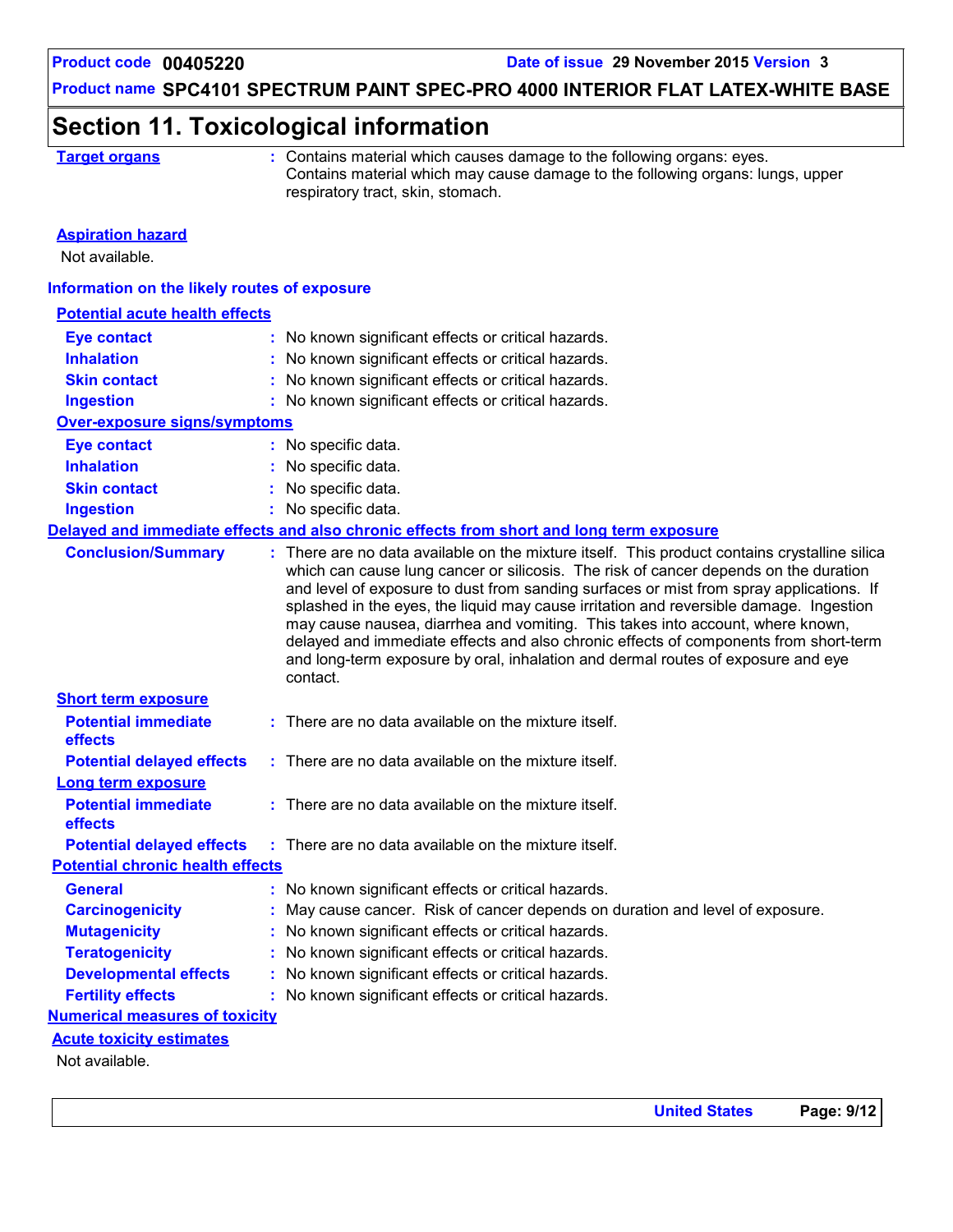### **Section 11. Toxicological information**

# **Section 12. Ecological information**

#### **Toxicity**

| <b>Product/ingredient name</b> | <b>Result</b>                    | <b>Species</b>          | <b>Exposure</b> |
|--------------------------------|----------------------------------|-------------------------|-----------------|
| titanium dioxide               | Acute LC50 >100 mg/l Fresh water | Daphnia - Daphnia magna | l 48 hours      |

#### **Persistence and degradability**

Not available.

#### **Bioaccumulative potential**

Not available.

**Mobility in soil**

**Soil/water partition coefficient (K**<sub>oc</sub>)

**:** Not available.

# **Section 13. Disposal considerations**

#### **Disposal methods :**

The generation of waste should be avoided or minimized wherever possible. Disposal of this product, solutions and any by-products should at all times comply with the requirements of environmental protection and waste disposal legislation and any regional local authority requirements. Dispose of surplus and non-recyclable products via a licensed waste disposal contractor. Waste should not be disposed of untreated to the sewer unless fully compliant with the requirements of all authorities with jurisdiction. Waste packaging should be recycled. Incineration or landfill should only be considered when recycling is not feasible. This material and its container must be disposed of in a safe way. Care should be taken when handling emptied containers that have not been cleaned or rinsed out. Empty containers or liners may retain some product residues. Avoid dispersal of spilled material and runoff and contact with soil, waterways, drains and sewers.

**Disposal should be in accordance with applicable regional, national and local laws and regulations. Refer to Section 7: HANDLING AND STORAGE and Section 8: EXPOSURE CONTROLS/PERSONAL PROTECTION for additional handling information and protection of employees. Section 6. Accidental release measures**

|                                                | <b>DOT</b>                   | <b>IMDG</b>    | <b>IATA</b>                         |
|------------------------------------------------|------------------------------|----------------|-------------------------------------|
| <b>UN</b> number                               | Not regulated.               | Not regulated. | Not regulated.                      |
| <b>UN proper shipping</b><br>name              | $\qquad \qquad \blacksquare$ |                |                                     |
| Transport hazard class  -<br>(e <sub>s</sub> ) |                              | ٠              |                                     |
|                                                |                              |                |                                     |
|                                                |                              |                | <b>United States</b><br>Page: 10/12 |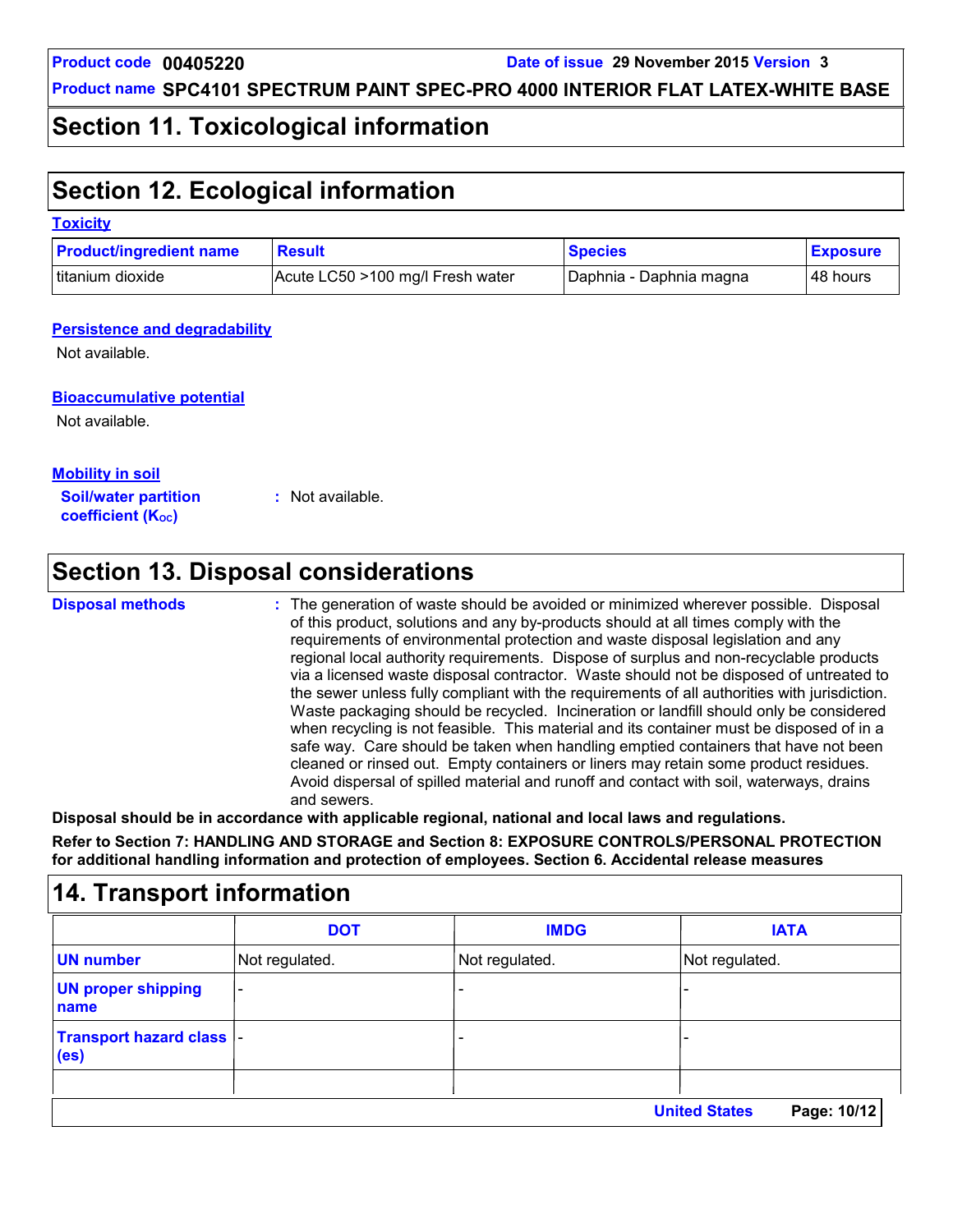#### **Product name SPC4101 SPECTRUM PAINT SPEC-PRO 4000 INTERIOR FLAT LATEX-WHITE BASE**

### **14. Transport information**

| <b>Packing group</b>                                        | -               | -                                  |                         |
|-------------------------------------------------------------|-----------------|------------------------------------|-------------------------|
| <b>Environmental hazards No.</b><br><b>Marine pollutant</b> | Not applicable. | IN <sub>o</sub><br>Not applicable. | 'No.<br>Not applicable. |
| <b>substances</b>                                           |                 |                                    |                         |

#### **Additional information**

| <b>DOT</b>  | : None identified. |
|-------------|--------------------|
| <b>IMDG</b> | : None identified. |
| <b>IATA</b> | : None identified. |

**Special precautions for user Transport within user's premises:** always transport in closed containers that are **:** upright and secure. Ensure that persons transporting the product know what to do in the event of an accident or spillage.

# **Section 15. Regulatory information**

#### **United States**

**United States inventory (TSCA 8b) :** All components are listed or exempted.

**SARA 302/304**

**SARA 304 RQ :** Not applicable.

**Composition/information on ingredients**

No products were found.

#### **SARA 311/312**

**Classification :** Delayed (chronic) health hazard

#### **Composition/information on ingredients**

| <b>Name</b>                                | <b>Fire</b> | <b>Sudden</b><br>hazard release of<br><b>pressure</b> | <b>Reactive</b> | <b>Immediate</b><br>(acute)<br>health<br>hazard | <b>Delayed</b><br>(chronic)<br>health<br>hazard |
|--------------------------------------------|-------------|-------------------------------------------------------|-----------------|-------------------------------------------------|-------------------------------------------------|
| titanium dioxide                           | No.         | No.                                                   | No.             | No.                                             | Yes.                                            |
| Diatomaceous earth                         | Yes.        | No.                                                   | No.             | No.                                             | No.                                             |
| crystalline silica, respirable powder<br>( | No.         | No.                                                   | No.             | No.                                             | Yes.                                            |

**Additional environmental information is contained on the Environmental Data Sheet for this product, which can be obtained from your PPG representative.**

#### **California Prop. 65**

**WARNING:** This product contains a chemical known to the State of California to cause cancer.